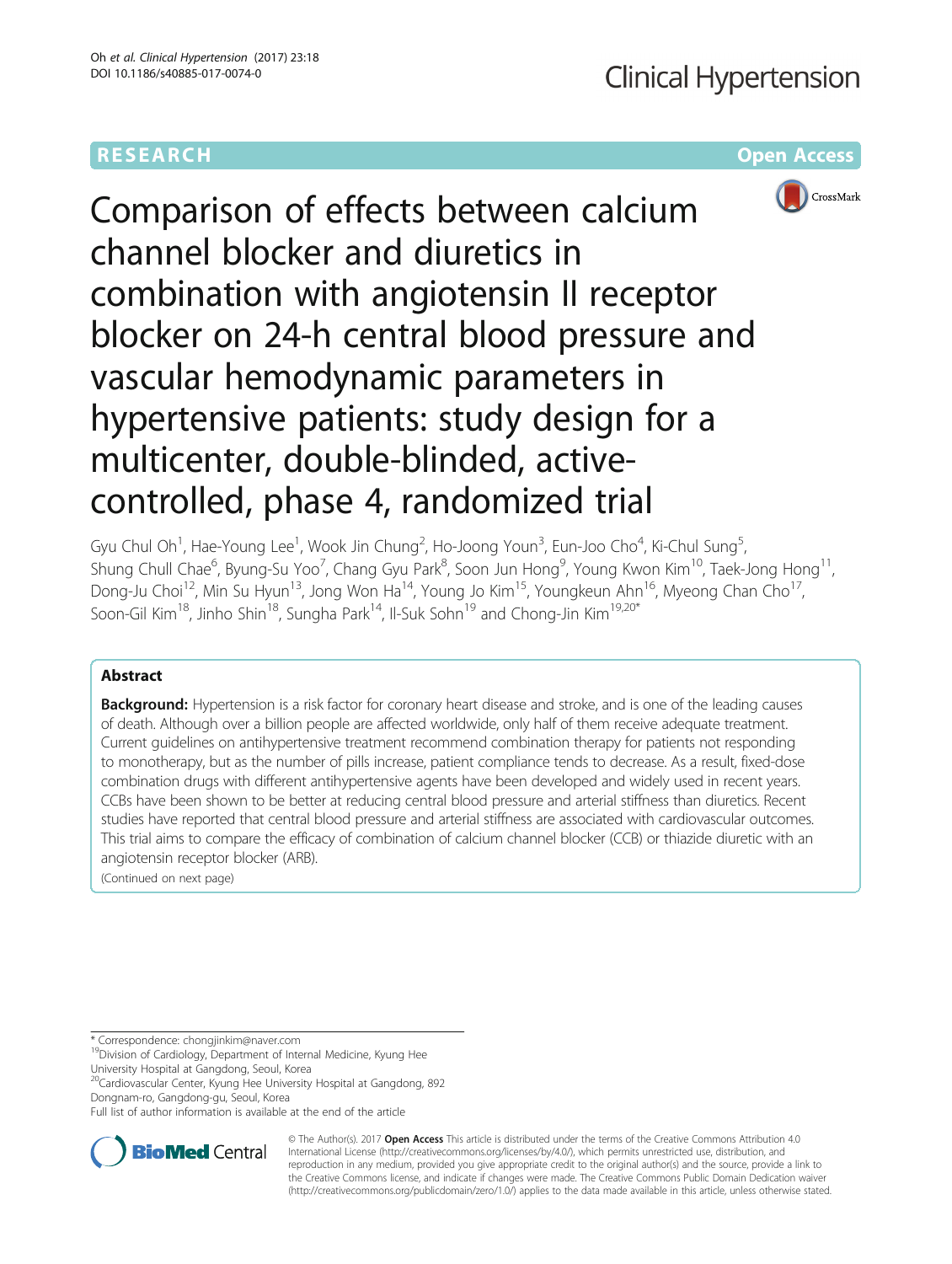### (Continued from previous page)

Methods: This is a multicenter, double-blinded, active-controlled, phase 4, randomized trial, comparing the antihypertensive effects of losartan/amlodipine and losartan/hydrochlorothiazide in patients unresponsive to treatment with losartan. The primary endpoint is changes in mean sitting systolic blood pressure (msSBP) after 4 weeks of treatment. Secondary endpoints are changes in msSBP, mean 24-h ambulatory mobile blood pressure, mean 24-h ambulatory mobile central SBP, mean 24-h ambulatory carotid-femoral pulse wave velocity, ambulatory augmentation index, and microalbuminuria/proteinuria after 20 weeks of treatment. The sample size will be 119 patients for each group in order to confer enough power to test for non-inferiority regarding the primary outcome.

**Conclusion:** The investigators aim to prove that combination of a CCB with ARB shows non-inferiority in lowering blood pressure compared with a combination of thiazide diuretic and ARB. We also hope to distinguish the subset of patients that are more responsive to certain types of combination drugs. The results of this study should aid physicians in selecting appropriate combination regimens to treat hypertension in certain populations.

Trial registration: [ClinicalTrials.gov](http://clinicaltrials.gov) NCT02294539. Registered 12 November 2014.

Keywords: Hypertension, Angiotensin II receptor blocker, Calcium channel blocker, Central blood pressure, Arterial stiffness, Fixed dose combination

# Background

Hypertension is known to be a major contributor to coronary heart disease and stroke, which ranks second and third in causes for death in Korea [[1\]](#page-5-0). According to data from the Korea National Health and Nutrition Examination Survey (KNHANES), more than 50% of the Korean population over age 60 is prevalent with hypertension. For each 20/10 mmHg increase in systolic/diastolic blood pressure, the risk of coronary heart disease increases twofold. Treating high blood pressure prevents clinical events and saves lives [\[2, 3\]](#page-5-0). However, lowering blood pressure is not an easy task, and typically requires more than one drug to do the job.

Current guidelines on treating hypertension state that initial therapy should include a thiazide-type diuretic, calcium channel blocker (CCB), angiotensin-converting enzyme (ACE) inhibitor, or angiotensin receptor blocker (ARB) [\[4](#page-5-0)]. If the blood pressure goal is not met, doses should be increased or other classes should be added on to achieve the target blood pressure. More than 2/3 of patients with hypertension fail to achieve the goal with monotherapy, requiring multiple drugs with different mechanisms to achieve target blood pressure [[5\]](#page-5-0). Combination therapy has been shown to enhance efficacy while reducing adverse events [[6\]](#page-5-0). However, by increasing the number of drugs one has to take, there remains a risk of decreased compliance.

Fixed-dose combination (FDC) therapy for hypertension started in the 1960s with combination of hydrochlorothiazide (HCT) and triamterene, and since then different combinations using diuretics, CCBs, and reninangiotensin system (RAS) inhibitors have been introduced [\[7](#page-5-0), [8\]](#page-5-0). The rationale of FDC therapy is that lower doses of each drug can be used to reduce side

effects while maintaining or even potentiating antihypertensive effects. In a study regarding Korean hypertensive patients, single pill therapy showed a significant increase in compliance and persistence, [[9\]](#page-5-0) which in turn leads to a decrease in cardiovascular morbidity and mortality.

RAS inhibitors combined with diuretics or CCBs are one of the recommended regimens for patients unresponsive to monotherapy. Combinations with either diuretics or CCBs provide synergistic blood pressure lowering effects and lower the probability of side effects. However, according to the ACCOMPLISH trial comparing the combination of ACE inhibitor with either CCB or HCT, the ACE inhibitor/CCB combo showed better cardiovascular outcomes in high-risk patients [\[10](#page-5-0)]. More recent trials on Japanese patients have also shown that ARB/CCB combination have similar effects on blood pressure and diastolic function compared with ARB/thiazide diuretic combinations [[11, 12](#page-5-0)].

This study was designed to compare the antihypertensive effects of fixed-dose combination therapy of losartan/amlodipine (LST/AML) with that of losartan/ hydrochlorothiazide (LST/HCT) in patients with hypertension unresponsive to monotherapy with losartan. In addition, this is the first study to compare the cardiovascular protective effects of two combinations, by monitoring 24-h blood pressure and pulse wave velocity, which have correlations with cardiovascular outcome.

#### Methods/design

### Study objectives

The hypothesis of this trial is that fixed dose combination of losartan and amlodipine will be non-inferior to combination of losartan and hydrochlorothiazide in reducing blood pressure in patients with hypertension. Patient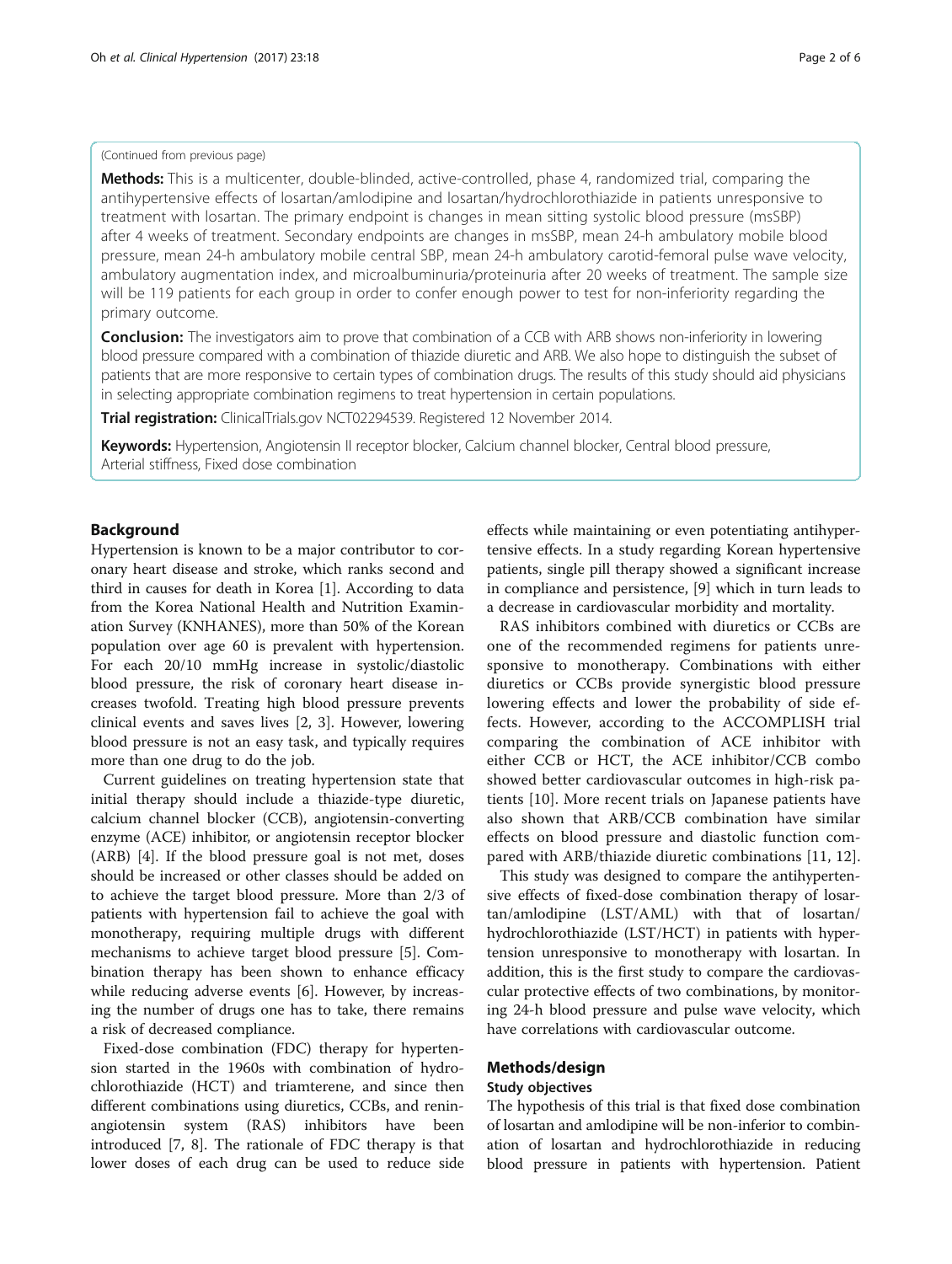blood pressure was measured by conventional and ambulatory monitoring methods, and other vascular hemodynamic parameters were also obtained to test the hypothesis.

### Primary endpoint

The primary endpoint is the change in mean sitting systolic blood pressure (msSBP) after 4 weeks of treatment.

# Secondary endpoints

Secondary endpoints are changes in msSBP, mean 24-h ambulatory mobile blood pressure (AMBP), mean 24-h ambulatory mobile central SBP (AMcSBP), mean 24-h ambulatory carotid-femoral pulse wave velocity (AMPWV), ambulatory augmentation index (AMAIx), and microalbuminuria/proteinuria after 20 weeks of treatment. Treatment compliance, response rate, and success rate are also included in the secondary efficacy evaluation. Response to treatment is defined as a decrease in systolic blood pressure exceeding 20 mmHg or 10 mmHg for diastolic blood pressure, in accordance with the Korea Food and Drug Administration (KFDA). Treatment success is defined as blood pressure reaching a target of <140/90 mmHg.

### Blood pressure measurements

Blood pressure measurements will be obtained in the sitting position with the pressure cuff placed at either the right or left brachial area, using a semi-automated sphygmomanometer (HEM-7080IC, Omron Healthcare Co, Kyoto, Japan). After 5 min of rest, blood pressure will be measured 3 times with an interval of 2 min, and mean pressure will be used for analysis.

# Ambulatory monitoring and aortic stiffness measurement

Ambulatory measurements of peripheral and central blood pressure, carotid-femoral pulse wave velocity (cfPWV), and augmentation index (AIx) will be

performed using a previously validated, automated oscillometric device (Mobil-O-graph 24 h PWA monitor, IEM Gmbh, Stolberg, Germany) [[13](#page-5-0)–[16](#page-5-0)].

# Study design

The trial has a multicenter, double-blinded, activecontrolled, randomized design to compare the efficacy of fixed dose combination of losartan and amlodipine with that of losartan and hydrochlorothiazide. The detailed study design is shown in Fig. 1. Written consent will be obtained for all study patients, and patients will be permitted to request withdrawal from treatment at any time without providing reasons. The primary investigators and the attending physician will also have authority to drop out patients from the trial if it is considered that further participation would be detrimental to the patients' well-being. After screening, patients eligible for the trial go through an open-labeled run-in period. Patients previously diagnosed with hypertension or those newly diagnosed are given losartan 50 mg daily for 4 weeks. The objective of the run-in period is to uncover patients not responding to a single class of antihypertensive treatment.

After 4 weeks of run-in, only patients with msSBP ≥140 mmHg will go through randomization and be given blinded treatment assignments. For the next 4 weeks, eligible patients are given either losartan/ amlodipine 50/5 mg daily or losartan/hydrochlorothiazide 50/12.5 mg daily with a placebo drug of the other group. For patients not responding (msSBP ≥140 mmHg) to the first 4-week arm of the trial, doses will be increased to losartan/amlodipine 100/5 mg daily or losartan/hydrochlorothiazide 100/25 mg daily. The second arm of the trial will last for 16 more weeks. Patients responding to the initial dose will be maintained on their regimen.

Randomization is achieved by block randomization method to avoid bias and increase inter-group

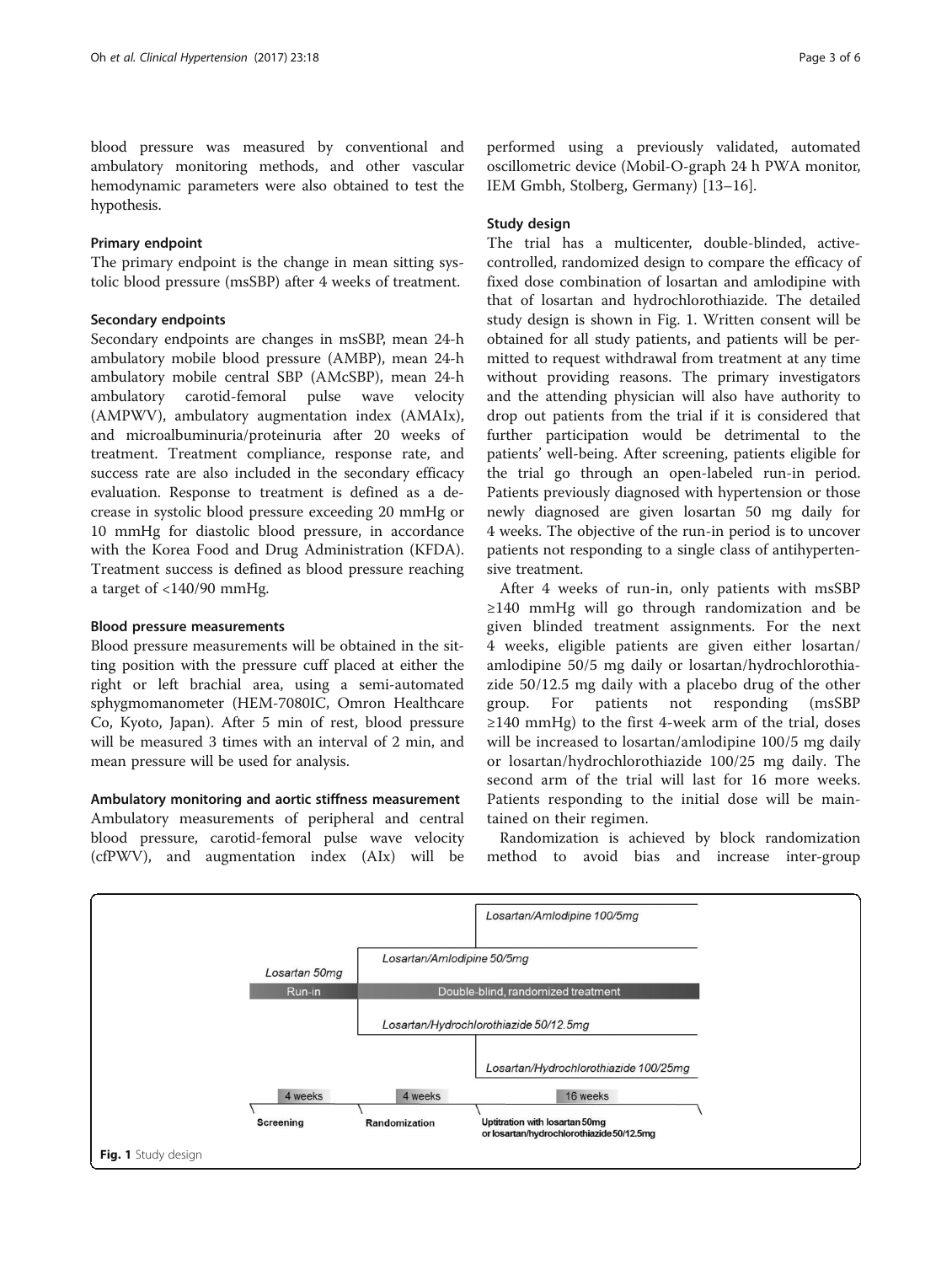comparability. Block size is determined by an independent individual not participating in the trial. Patients are randomized 1:1 to either losartan/amlodipine or losartan/hydrochlorothiazide. Randomization results are kept in a sealed envelope and opened only in case of serious adverse events. Both the investigators and study participants are blinded to treatment group. To avoid treatments being visually distinguishable, the study drug and placebo are identical in appearance.

### Patient population

#### Inclusion criteria

Patients are to be recruited from 20 nationwide medical centers in Korea. Men and women from ages 19 to 80, with history of hypertension or those newly diagnosed with a systolic BP ≥140 mmHg are to be included in the study.

### Exclusion criteria

The exclusion criteria are: (1) mean sitting diastolic blood pressure (msDBP) ≥110mgHg or msSBP ≥180 mmHg at screening or randomization; (2) variability of ≥20 mmHg in SBP or ≥10 mmHg in DBP between three measurements, or differences of ≥20/10 mmHg in left-to-right brachial values of SBP or DBP; (3) secondary hypertension; (4) malignant hypertension; (5) allergies or contraindications to ARB, CCB, or sulfonamides; (6) uncontrolled diabetes mellitus (HbA1c ≥10%); (7) history of New York Heart Association (NYHA) class III to IV heart failure, angina, myocardial infarction, cardiomyopathy, arrhythmia, or aortic stenosis requiring treatment within 6 months; (8) cerebral vascular disease within 6 months; (9) serious liver or renal dysfunction; (10) symptomatic hyperuricemia or gout; (11) galactose or lactose-intolerance; (12) patients with diabetes or moderate to severe renal dysfunction on drugs containing aliskiren; (13) pregnancy or the possibility of pregnancy, or breast feeding; (14) unable to withhold current medication; (15) prescription of other study drugs within 4 weeks; and (18) abnormal laboratory results (AST, ALT > 3ULN, Cr > 2.0 mg/dL, K + < 3.5 or  $>5.5$  mEq/L, Na + <125 mEq/L, Protein  $>2+$  on dipstick, or protein/creatinine >1000 mg/g on spot urine).

### Statistical analysis

#### Sample size

Sample size is calculated with 90% power to detect a difference in change of SBP of 3 mmHg between two groups at a two-sided significance level of 5%. To satisfy these assumptions and allowing for a drop-out rate of 20%, a total of 238 patients (119 for each treatment arm) are required for the trial.

#### Efficacy evaluation

Baseline characteristics will be compared using the Students t-test for continuous variables and the chi-square or Fisher's exact test for categorical variables. Primary endpoint evaluation will be carried out using the twosample t-test or Mann-Whitney test for inter-group comparison. For secondary endpoints, two-sample t-test and Wilcoxon's rank sum test will be used for continuous variables, and the chi-square or Fisher's exact test for categorical variables. Comparison of groups in achieving blood pressure target will be carried out using chi-square or McNemar's test. All efficacy evaluations will be performed on the full analysis set (FAS). The FAS is a modified intention-to-treat set that includes patients receiving at least one dose of the study drug and having undergone at least one efficacy evaluation. Additional analysis will also be performed on the per protocol set. In order to minimize missing data, outcome data for patients who were discontinued from the study due to various reasons will be obtained and used for analysis. All investigators, sponsors, and regulators will aim to maximize the number of participants who are maintained on the assigned treatment until outcome data are collected.

#### Safety analysis

Safety analysis will be performed on all patients who has received the study drug at least once. Patients with selfreported or observed adverse symptoms will be seen by the attending physician and recorded according to treatment group and severity, and encoded to a system-organ class according to the Medical Dictionary for Regulatory Activities (MedDRA), version 16.0. The association with symptoms and drug treatment will also be evaluated. Abnormalities in laboratory results will be followed up until normalization and recorded for safety analysis.

#### Results

Not applicable.

### **Discussion**

This study aims to compare the efficacy of two different types of losartan based combination drugs on blood pressure and vascular hemodynamic parameters. While previous studies have compared LOS/AML with LOS/ HCT and have shown non-inferior antihypertensive results, [[17](#page-5-0)] this trial will also investigate the effect two drugs have on central blood pressure and arterial stiffness. Central blood pressure and arterial stiffness are independent predictors of cardiovascular outcome, [[18](#page-5-0)] and this is the first trial to study these parameters in losartan-based combination drugs.

The combination of ARB and CCB has proved to be beneficial beyond its additive BP reduction capabilities. ARBs selectively inhibit angiotensin II, which are potent vasoconstrictors. ARBs decrease blood pressure by vasodilation, and also decrease secretion of aldosterone,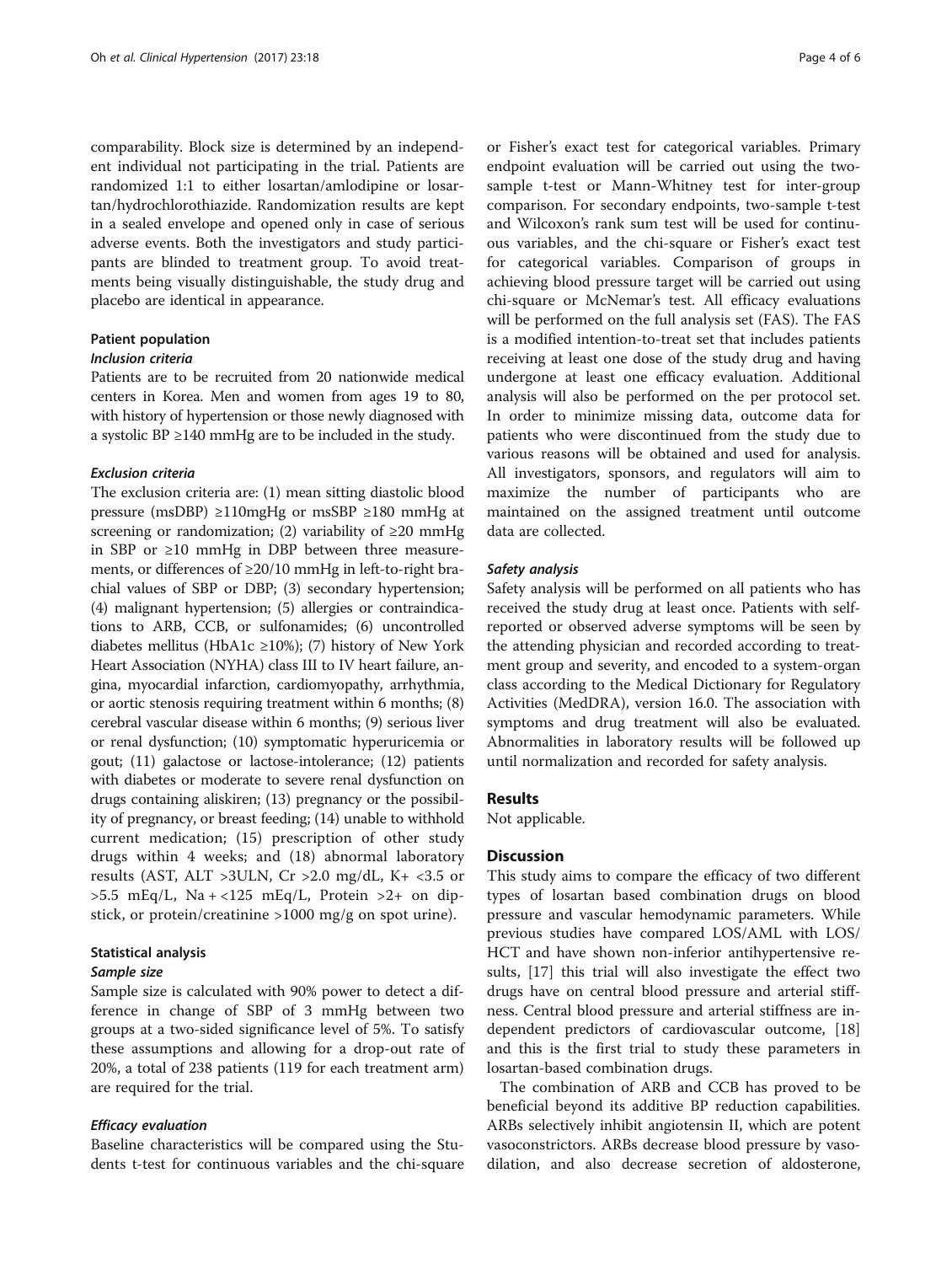which in turn has protective effects in diabetic patients. CCBs relax smooth muscles and afferent arterioles in the kidney, leading to increased filtration in the glomerulus and finally resulting in reduced blood pressure. However, a well-known side effect of CCBs are peripheral edema and vasoconstriction. ARBs can reduce these side effects by antisympathetic effects and venous dilation. In addition, ARBs can lower the effect of increased renin-angiotensin-aldosterone (RAA) system, which rises from using CCBs [[19\]](#page-5-0). It has also been reported that use of an ARB is associated with lower incidence of diabetes, while use of a diuretic is associated with a higher incidence [\[20](#page-5-0)]. The combination RAS inhibitor with a CCB is superior to a diuretic combination in avoiding the stimulation of the RAA system, reducing oxidative stress, reducing arterial stiffness, and slowing vascular aging [[21](#page-5-0)]. In the ACCOMPLISH trial, combination with ACE inhibitor/CCB showed better outcomes compared to combination with ACE inhibitor/HCT [[10\]](#page-5-0). ARBs may be preferred over ACE inhibitors as they have comparable antihypertensive effects and are associated with better tolerability.

The difference of this study compared to other noninferiority trials is that we aim to measure noninvasive hemodynamic parameters in addition to conventional blood pressure. Conventional, clinic measured brachial blood pressure has its limitations. Clinic blood pressure does not reflect the daily peak-trough variations and can be masked by whitecoat hypertension. Furthermore, recent studies have shown that central blood pressure might be a better predictor of cardiovascular outcomes. According to the CAFE study, even with comparable reductions in brachial blood pressure, clinical outcome tends to differ due to the difference in reduction of central blood pressure [[22](#page-5-0)]. While ACE inhibitors, ARBs, CCBs, and diuretics show comparable efficacy in lowering brachial blood pressure, diuretics are less effective than others in lowering central blood pressure because it lacks vasodilation abilities [[23](#page-5-0)–[25](#page-5-0)].

Arterial stiffness is also an useful tool to predict cardiovascular outcome and to evaluate subclinical organ damage in hypertensive patients [\[26](#page-5-0)]. Assessment of arterial stiffness can be accomplished by measuring the PWV or augmentation index from noninvasive monitoring of pulse waveforms [\[27](#page-5-0)]. Increased arterial stiffness results in increased systolic blood pressure and is independently associated with an increased risk of cardiovascular disease [[28\]](#page-5-0).

The investigators hypothesize that the blood pressure lowering effects of LOS/AML combination will be comparable to that of LOS/HCT while having fewer side effects. Additionally, through measuring central blood pressure, augmentation index, and PWV, this trial will test the hypothesis that while showing comparable blood pressure lowering effects, an ARB/CCB combination (losartan/amlodipine) has greater cardiovascular benefits than an ARB/diuretic combination (LOS/HCT).

### Conclusion

Current hypertension treatment guidelines strongly advocate the need to use combination therapy for patients not responsive to monotherapy. However, there is no clear directive on which combination would be most effective and also have beneficial cardiovascular outcomes. The importance of this study is that it will compare central blood pressure and vascular hemodynamic parameters that have correlation with clinical outcomes. The results of this trial should aid physicians in selecting the appropriate combination drug to treat hypertension in certain populations.

#### Acknowledgements

The contributions of the Korean Society of Hypertension and Hanmi Pharmaceuticals are gratefully acknowledged.

#### Funding

This study was supported by a research grant from Hanmi Pharmaceutical Co., Ltd. (HM-IIT-AMST-003).

# Availability of data and materials

Not applicable.

#### Authors' contributions

OGC wrote the manuscript. CWJ, YHJ, CEJ, SKC, CSC, YBS, PCG, HSJ, KYK, HTJ, CDJ, HMS, HJW, KYJ, AY, CMC, KSG, SJ, PS, and SIS participated in the design of the study. KCJ and LHY designed the study, wrote the manuscript, and gave final approval of the version to be published. All authors read and approved the final manuscript.

#### Ethics approval and consent to participate

This trial will be performed in accordance with the declaration of Helsinki. All investigators will be required to obtain approval from the institutional review boards (IRB) from each participating center. All patients will sign a written consent form approved by the IRB. The study is also in accordance to the Korean good clinical practice (KGCP) and the international conference on harmonizationgood clinical practice (ICH-GCP). [\(Clinicaltrials.gov](http://clinicaltrials.gov) Identifier: NCT02294539).

#### Consent for publication

Although the manuscript does not involve any clinical data, consent will be obtained for the data to be published at the time of recruitment into the study.

#### Competing interests

The authors declare that they have no competing interests.

#### Publisher's Note

Springer Nature remains neutral with regard to jurisdictional claims in published maps and institutional affiliations.

#### Author details

<sup>1</sup> Division of Cardiology, Department of Internal Medicine, Seoul National University Hospital, Seoul, Korea. <sup>2</sup>Division of Cardiovascular Disease, Department of Internal Medicine, Gachon University Gil Hospital, Medical Center, Incheon, Korea. <sup>3</sup> Department of Cardiology, Cardiovascular Center Seoul St. Mary's Hospital, Seoul, Korea. <sup>4</sup> Division of Cardiology, St. Paul's Hospital, Seoul, Korea. <sup>5</sup>Division of Cardiology, Department of Medicine, Kangbuk Samsung Hospital, Seoul, Korea. <sup>6</sup>Division of Cardiology Department of Internal Medicine, Kyungpook National University Hospital, Daegu, Korea. <sup>7</sup> Division of Cardiology, Department of Internal Medicine, Yonsei University Wonju Hospital, Wonju, Korea. <sup>8</sup>Department of Cardiology, Korea University Guro Hospital, Seoul, Korea. <sup>9</sup>Department of Cardiology